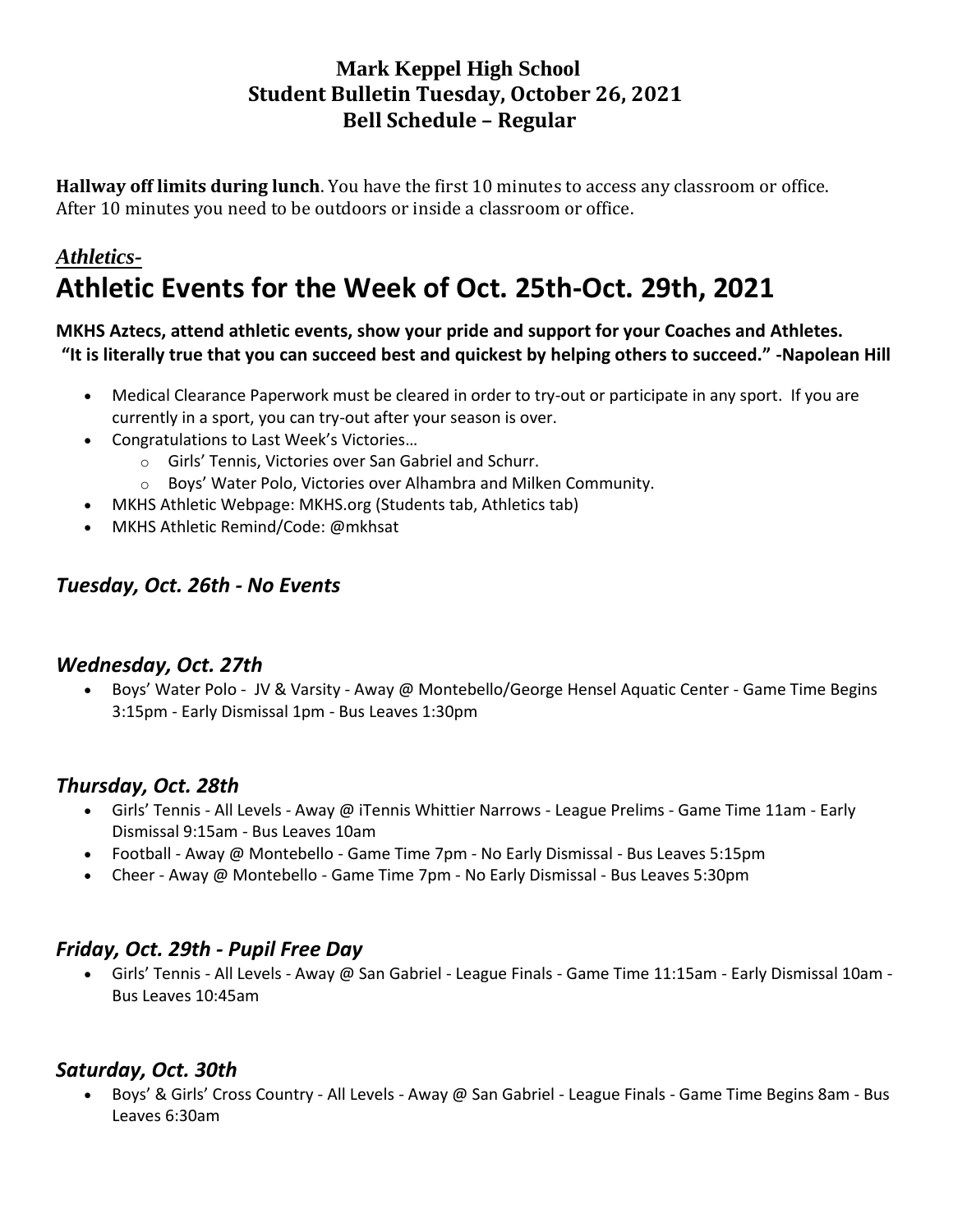Student Reminder: **There is NO EATING at any time while indoors which includes classrooms and hallways.**

## Students, please remember **All school rules and dress code policies are to be followed on Halloween spirit week. Go to our school website for more information!**

**Did you ever wonder if the stories of the HAUNTED Auditorium are true?** Well, they are all true! But, don't take my word for it...come and see for yourselves! On Wednesday and Thursday, October 27 & 28, from 4 to 7 pm, the Theatre Company will present HELLman ESTATES, a haunted maze, on the stage of our Auditorium. Tickets are only \$5 at the Student Bank and \$7 at the door. DON'T MISS THE OPPORTUNITY TO experience the HAUNTED WORLD of HELLman Estates!!

**During breast cancer awareness month** the student bank will be selling t-shirts Come and buy your think pink t-shirt for this month, the price has been reduced to only \$7 dollars we have all sizes

Come to the student bank and buy them while supplies last !

**Please check your school email** (ID number @ [ausd.us\)](http://ausd.us/) for information regarding outstanding books from last school year. Ms Miller

#### *Fundraisers-*

To minimize the exchange of paper and touch point due to Covid precautions, all Fundraiser forms need to be sent electronically to the office of Business and Activities.

**"What's poppin' Aztecs**? Orchestra is selling Popcornopolis popcorn, and they need your support! You can order pre-sale from any Orchestra member or buy online using the QR code found on any of the many colorful fliers posted around campus. Thank you!